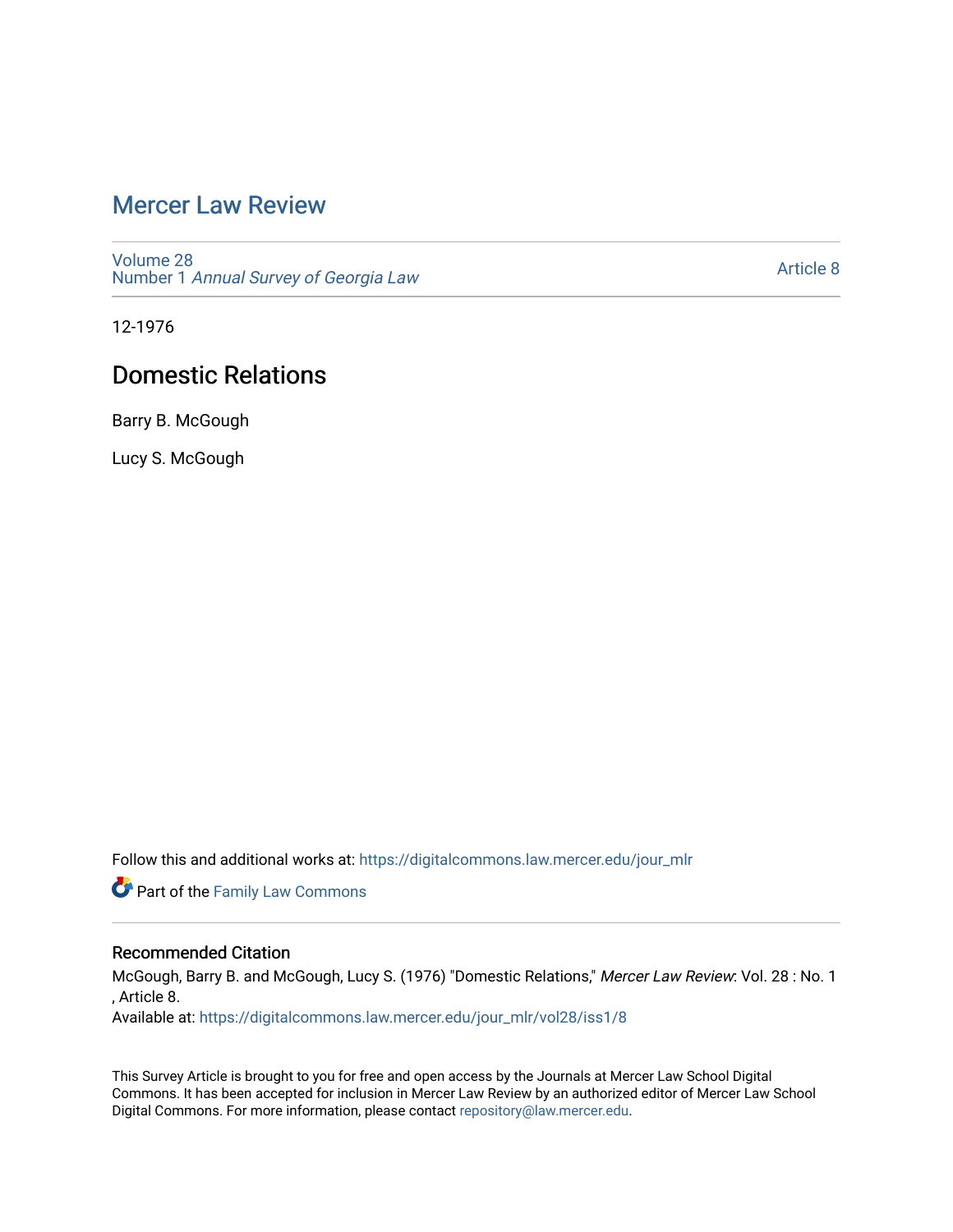# **Domestic Relations**

#### **By Barry B. McGough\* and Lucy S. McGough\*\***

Domestic relations cases continue to bombard the appellate courts. Approximately 100 such decisions were reviewed for the survey, but only a handful was truly significant. Perhaps the most important of these are the cases attempting to construe Georgia's new "no-fault" ground for divorce.' The subject matter of this report has been sub-divided for ease of use into six substantive areas: marriage, divorce, custody, alimony, adoption (including change of name), and legislation.

#### **I.** MARRIAGE

Common law marriage continues ever present in Georgia domestic law. Two opinions rendered this survey year suggest that the practitioner would be well-advised to scrutinize cases involving non-celebrated liaisons, lest he be surprised **by** the discovery of a variant of the eternal triangle.

*Edwards v. Edwards2* was a contest between persons seeking to be appointed administrator of a decedent's estate. The caveator claimed the decedent's widow could not be administratrix because, *inter alia,* she had a previous, undissolved common law marriage to a third party. After noting the presumption favoring the validity of the second marriage and the burden of proof on the party attacking its validity, the court discounted evidence that the widow and her purported common law husband had once filed divorce proceedings which were dismissed for want of prosecution.

While the statement in the divorce action that they were married on a day certain is sufficient to establish a marriage where there is no conflict of marriages, it is here, where there is a conflict of marriages, and there is no evidence to show the circumstances under which such common law marriage took place, who was present, what was the character of the ceremony, who officiated, etc., not evidence that they were married according to *any* formality to each other and the admitted marriage will not prevail over the ceremonial marriage **. . .** Nor would the presumption of

**<sup>\*</sup>** Partner in Morris, O'Brien **&** Manning, Atlanta, Georgia. University of California at Berkeley (A.B., 1963; LL.B., 1966). Member of the State Bar of Georgia.

**<sup>\*\*</sup>** Professor of Law, Emory University Law School. Agnes Scott College (A.B. 1963); Emory University (J.D., 1966); Harvard University (LL.M., 1970). Member of the State Bar of Georgia.

<sup>1.</sup> **GA. CODE ANN. §** 30-102(13) (Supp. 1975). Forty five states now have some form of nofault divorce procedure.

<sup>2. 136</sup> Ga. App. 668, 222 S.E.2d 169 (1975).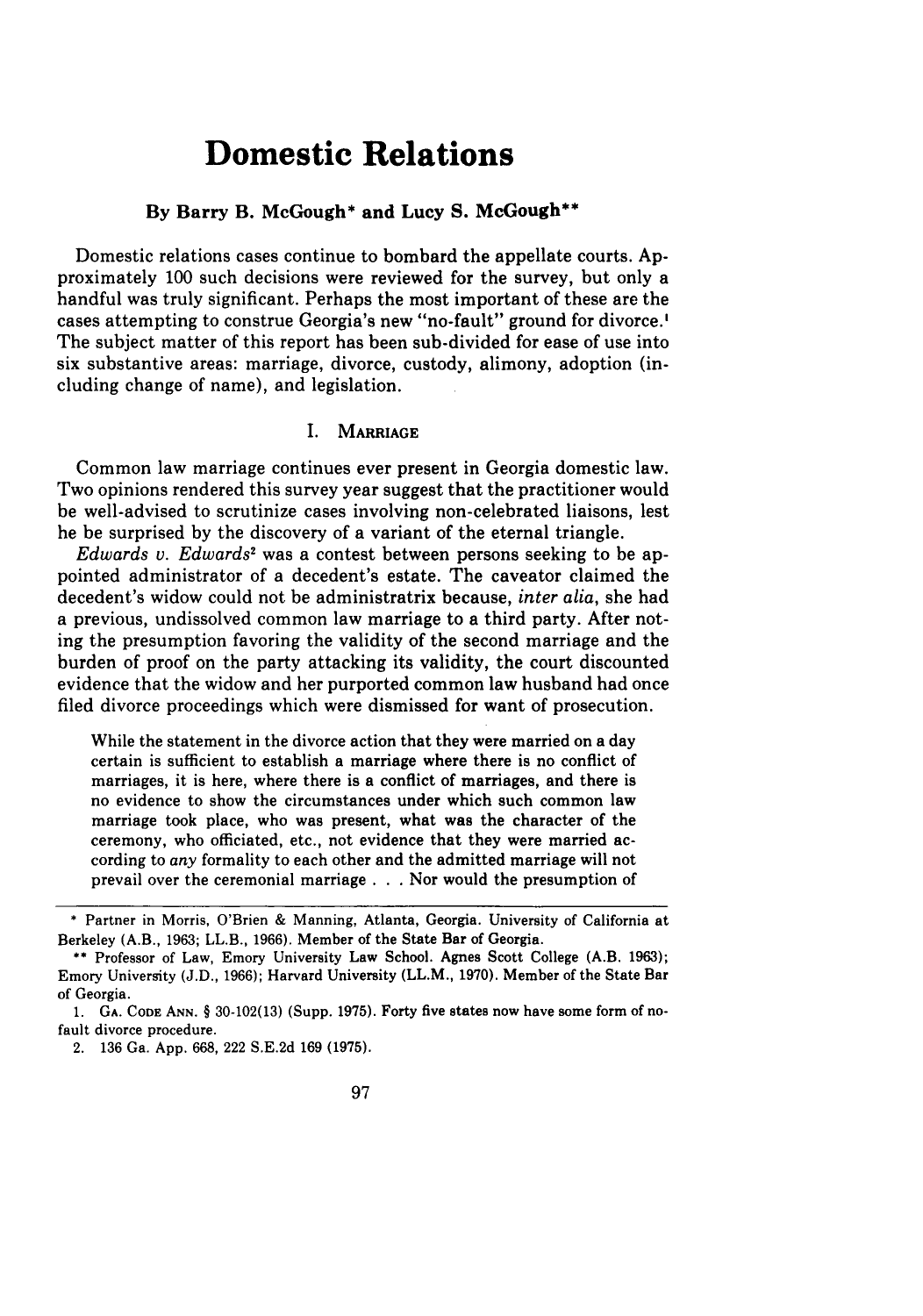law, founded on cohabitation and repute, that a marriage had taken place prevail over proof of a subsequent ceremonial marriage. . . [citations omitted]'

The rationale of *Edwards* is even more peculiar when contrasted to *Brown v. Brown'* which contains a comprehensive traditional analysis of common law marriage and is worthwhile reading as a summary of the applicable rules of law. In *Brown* the wife sued for divorce and alimony. The trial court granted judgment notwithstanding the verdict to the husband finding that the evidence failed to show a marriage contract. The appellate court found sufficient to establish the marriage contract evidence that the husband had said the parties were married and did not need a license or other paper to show it, the husband's insurance policy listing the plaintiff as his wife, and testimony of the plaintiff that she considered herself married. While circumstantial as well as direct evidence was admissible to prove the contract, the court did say it would be difficult for a jury to find a marriage contract where only circumstantial evidence was presented and both parties were available to testify.

#### II. DIVORCE

Never was the pen mightier than the sword than when the Georgia General Assembly engrafted the thirteenth ground for divorce onto Code  $\S 30-102$ <sup>5</sup> With a mere five words consisting of 32 letters the solons demolished more than a century of jurisprudence and the impact of that enactment has only just debuted. Listen to the 1976 Georgia Supreme Court in *McCoy v. McCoy:"*

**• . .** where one of the parties to a marriage refuses to cohabit with the other and testifies that the marriage is irretrievably broken, the fact that the other party maintains hope for a reconciliation will not support a finding under *Harwell'* that there are "prospects for a reconciliation." Just as it takes two consenting parties to make a contract, it takes two consenting parties to make a reconciliation. Just as one party cannot make a contract, one party cannot make a marriage or a reconciliation thereof. **..**

The *McCoy* court's philosophy promises sweeping changes in divorce

<sup>3.</sup> *Id.* at 671, 222 S.E.2d at 171.

<sup>4. 234</sup> Ga. 300, 215 S.E.2d 671 (1975).

**<sup>5.</sup> GA. CODE ANN. § 30-102** (Supp. **1975)** provides in part: "The following grounds shall be sufficient to authorize the granting of a total divorce; **... 13.** The marriage is irretrievably broken."

**<sup>6. 236</sup>** Ga. **633, 225 S.E.2d 682 (1976).**

**<sup>7.</sup>** Harwell v. Harwell, **233** Ga. **89, 209 S.E.2d 625** (1974).

**<sup>8. 236</sup>** Ga. at 634, **225 S.E.2d** at **683.**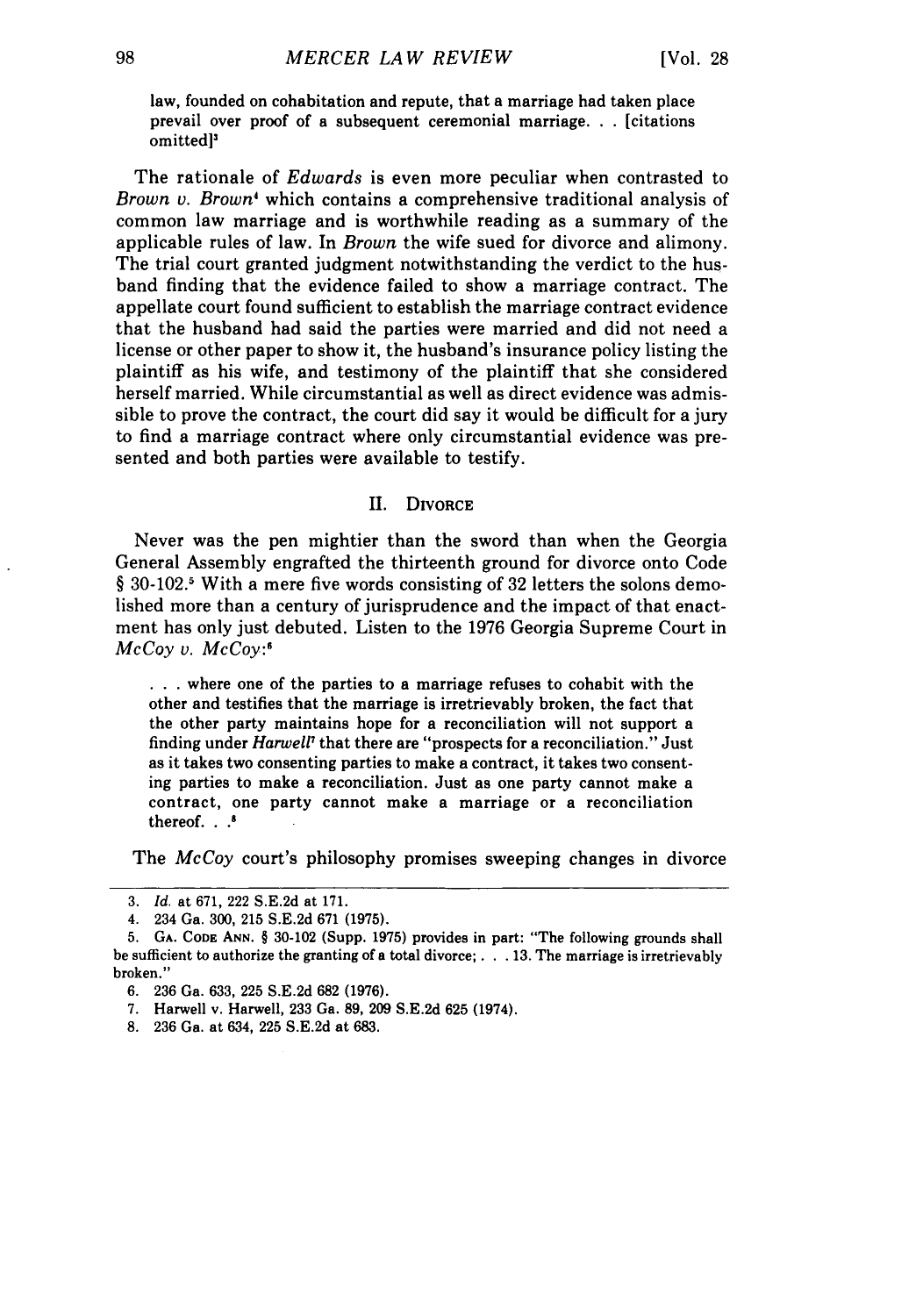practice in contested cases. In *Friedman v. Friedman'* the court held that where both parties admit their marriage is irretrievably broken no factual issue remains for decision and divorce is properly granted by means of judgment on the pleadings. In *Loftis v. Loftis"* the husband employed the "no-fault" ground, while the wife counterclaimed based on cruel treatment. The court held:

[Wihere both parties by verified pleadings seek a total divorce, and the verified pleadings of one party assert that the marriage is irretrievably broken, it is not error for the trial judge to grant a divorce to both parties on the ground of irretrievable brokenness."

In *McCoy <sup>2</sup>*the husband invoked the irretrievably broken ground and the wife denied the allegation and filed no counterclaim. The trial court's denial of the divorce on the theory that a marriage is not irretrievably broken solely because one spouse says it is was reversible error.

Presumably the case where both parties allege a fault ground still presents factual issues requiring trial, but counsel for the party with the worst facts would be ill-advised to allow such evidence to reach the ears of either judge or jury.'3 Common domestic trial strategy involves use of evidence relevant to a fault ground to influence the trier of fact on issues of alimony, property division and child custody. If divorce is granted on motion such evidence would appear no longer relevant and, indeed, could be prejudicial." However, the *Loftis'5* majority may have a different view, for it stated its holding

**. . .** does not mean that, in the trial of other issues between the parties reserved for decision, either party is prevented from submitting relevant evidence to show, as he or she contends, the real cause of the separation and divorce. The fact finder, whether it be judge or jury, *may* consider such evidence in rendering a decision on the other issues between the parties." [Emphasis supplied.]

12. 236 Ga. 633, 225 S.E.2d 682 (1976).

13. The courts appear eager to locate a no-fault basis for divorce and an inartful allegation of a fault ground can leave counsel without a case. In Marshall v. Marshall, 234 Ga. 393, 216 S.E.2d **117** (1975) the amended complaint alleged "[s]aid cruel treatment was wilful and intentional on the part of the defendant and has made it impossibly, [sic] for plaintiff to continue living with defendant." 234 Ga. at 393, 216 S.E.2d at 118. This allegation was held "equivalent to allegations of her inability to cohabit with her husband and the absence of prospects for a reconciliation." *Id.* at 394, 216 S.E.2d at 118. The trial court granted the defendant-husband's motion for judgment on the pleadings and the supreme court affirmed. 14. Of course, evidence relating to the desire of the party opposing divorce to reconcile

remains relevant. Minielly v. Minielly, 234 Ga. 434, 216 S.E.2d 271 (1975).

15. 236 Ga. 637, 225 S.E.2d 685 (1976).

16. *Id.* at 639, 225 S.E.2d at 686.

<sup>9. 233</sup> Ga. 254, 210 S.E.2d 754 (1974); *See* McGough and McGough, *Domestic Relations,* 27 MER. L. REV. at 89-90 (1975).

<sup>10. 236</sup> Ga. 637, 225 S.E.2d 685 (1976).

<sup>11. 236</sup> Ga. at 639, 225 S.E.2d at 686.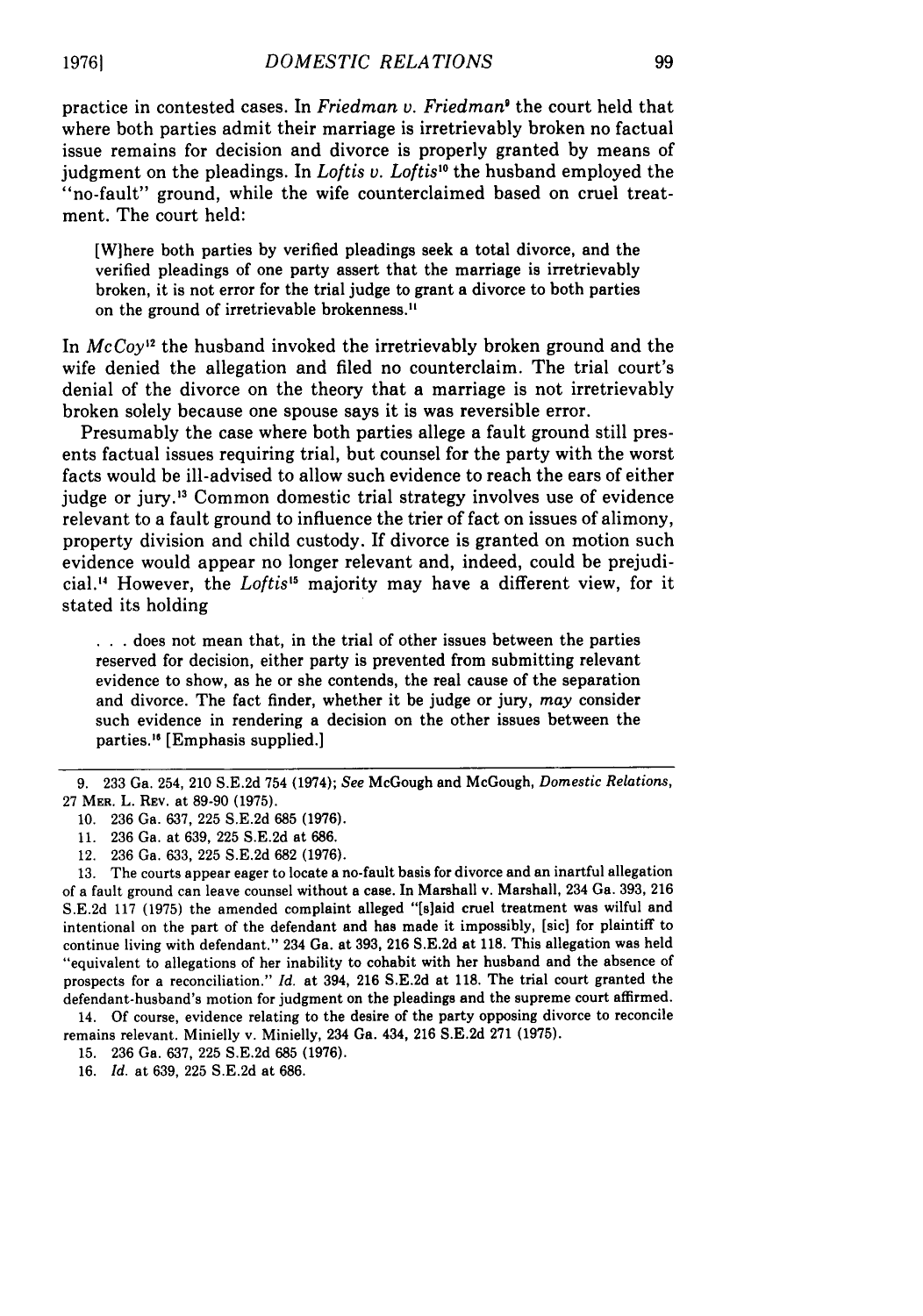Most trial judges, given this leeway, are unlikely to hear anything they can avoid. The inability to introduce evidence on the bad traits of the opposing spouse could lead to more out-of-court settlements, especially if one spouse is a considerably more likeable witness than the other.

The role of parties litigant may suddenly reverse when divorce is granted by motion. If plaintiff-husband seeks a divorce from defendant-wife who desires alimony, and divorce is granted by motion, when the trial date arrives the wife will find herself the plaintiff since she has the burden of proof on her alleged entitlement to alimony. She can offer evidence of her need and husband's financial ability, and husband can defend by showing wife's adultery or desertion. When the evidence is in, however, the wife (the original defendant) will have the right to open and close the argument to the jury. Of course an original plaintiff-wife would have the same posture, but it now appears that one off-shoot of the no-fault ground guarantees the wives the last word.

Not all the divorce cases turned on issues arising out of the irretrievably broken ground. In *Blois v. Blois"* the court ironically. held that cruel treatment and desertion are not "like conduct"<sup>18</sup> which prohibit grants of divorce. In *Bullock v. Bullock"* the supreme court upheld the trial court's allowance of a jury trial where demand was not filed until after the parties had announced ready.

#### III. **CUSTODY**

#### *A. Jurisdiction and Procedure*

Many of the troublesome jurisdictional questions in the area of custody law were laid to rest in decisions discussed in last year's survey article.<sup>20</sup> *Word v. Word*<sup>21</sup> summarized and reaffirmed many of those principles and held that a non-resident custodian physically in Georgia for the purpose of having her contempt petition heard could not validly be served with a petition to modify a Georgia custody decree. Once a Georgia custodian establishes residence in another state, the latter forum acquires jurisdiction over all questions relating to the welfare of the children except in certain instances.<sup>22</sup> One of those instances is kidnapping or child piracy as evidenced **by** *Dearman v. Rhodena* and *Boggus v. Boggus.24*

<sup>17. 234</sup> Ga. 475, 216 S.E.2d 281 (1975).

<sup>18.</sup> *Id.* at 476, 216 S.E.2d at 282.

<sup>19. 234</sup> Ga. 253, 215 S.E.2d 255 (1975).

<sup>20.</sup> McGough **&** McGough, *Domestic Relations,* **27** MER. L. **REv. 79, 80-84 (1975).**

<sup>21.</sup> **236** Ga. **100,** 222 **S.E.2d 382 (1976).**

<sup>22.</sup> *Id.* at **101,** 222 **S.E.2d** at **382;** for discussion of the "exceptions" *see* Glover v. Sink, **230** Ga. **81, 195 S.E.2d** 443 **(1973);** Padgett v. Penland, **230** Ga. 824, **199 S.E.2d** 210 **(1973);** Moss v. Buhrman, **231** Ga. **288,** 201 **S.E.2d** 472 **(1973).**

**<sup>23. 235</sup>** Ga. 457, **219 S.E.2d** 704 **(1975).**

<sup>24.</sup> **236** Ga. **126, 223 S.E.2d 103 (1976).**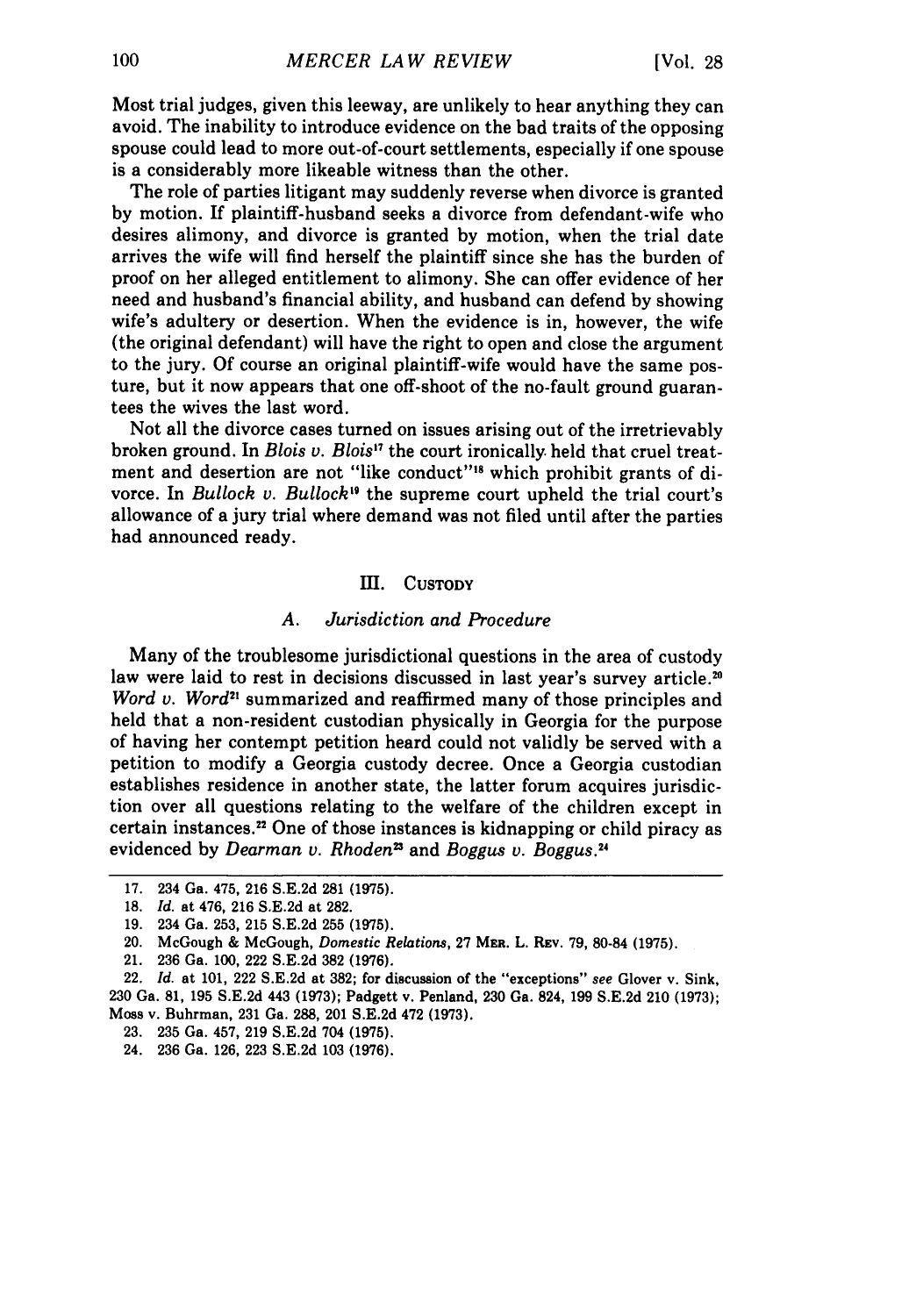*Dearman* "is a re-run of *Padgett v. Penland"2 <sup>5</sup>*as Justice Gunter reminds us in his dissent."8 The non-resident mother had been awarded custody by a Florida court and had permitted the father temporarily to visit with the children at his home in Georgia. He failed to return the children andwhen the mother appeared in Georgia to reclaim them she was served with a petition to change custody. Not only did the trial court give the father custody, but also it required the mother to post a \$5,000 compliance bond prior to her summer visitation during which she could take the children to her home in Mississippi.

Although *Bogus"* primarily rests on other principles, it obliquely extends *Dearman* to situations where the Georgia resident goes to the nonresident's state, surreptitiously pirates the children, and whisks them back to the confines of the Georgia courts. The mother and father were Georgia residents until the former's sudden departure for California in company with the children. Two days later she filed proceedings in that state for custody, alimony, child support and attorney fees. The father was served by mail only and acknowledged by affidavit receipt of process but made only a special appearance, which he later withdrew, in the California proceeding. The wife's prayers were granted. The husband later instituted a divorce proceeding in Georgia in which a final decree making no custody determination was entered. Thereafter he snatched the children, without the mother's knowledge, from California, returned to his home and instituted the present action. The wife answered and appeared in the Georgia court. While the Georgia action was pending the California courts granted the wife a final divorce and awarded her custody. The Georgia court then granted custody to the husband, holding the California decree void for lack of personal jurisdiction over the husband and finding that changed conditions since that decree authorized changing the custodian to the father. The supreme court held that since the husband was not personally served and the children were not physically in California when any of the orders were entered, the foreign court was without jurisdiction and its orders were nullities and not entitled to full faith and credit.<sup>28</sup>

Perhaps the supreme court's holding was merely a case of tit for tat. Moreover, the parties and the children were all before the Georgia trial court. Yet the fact remains that the husbands defied the orders of courts of law in *Dearman* and *Boggus* and prevailed. Such results would appear to encourage child piracy in the future and may make Georgia a haven for non-custodians.

In other cases, the supreme court held awards of attorney fees were not

<sup>25. 230</sup> Ga. 824, 199 S.E.2d 210 (1973).

<sup>26. 235</sup> Ga. at 459-60, 219 S.E.2d at 706.

<sup>27. 236</sup> Ga. 126, 223 S.E.2d 103 (1976).

<sup>28.</sup> See, e.g., Christian v. Gainer, 236 Ga. 376, **-** S.E.2d **-** (1976) in which a foreign custody order was held not entitled to full faith and credit where service on the Georgia resident was **by** publication only.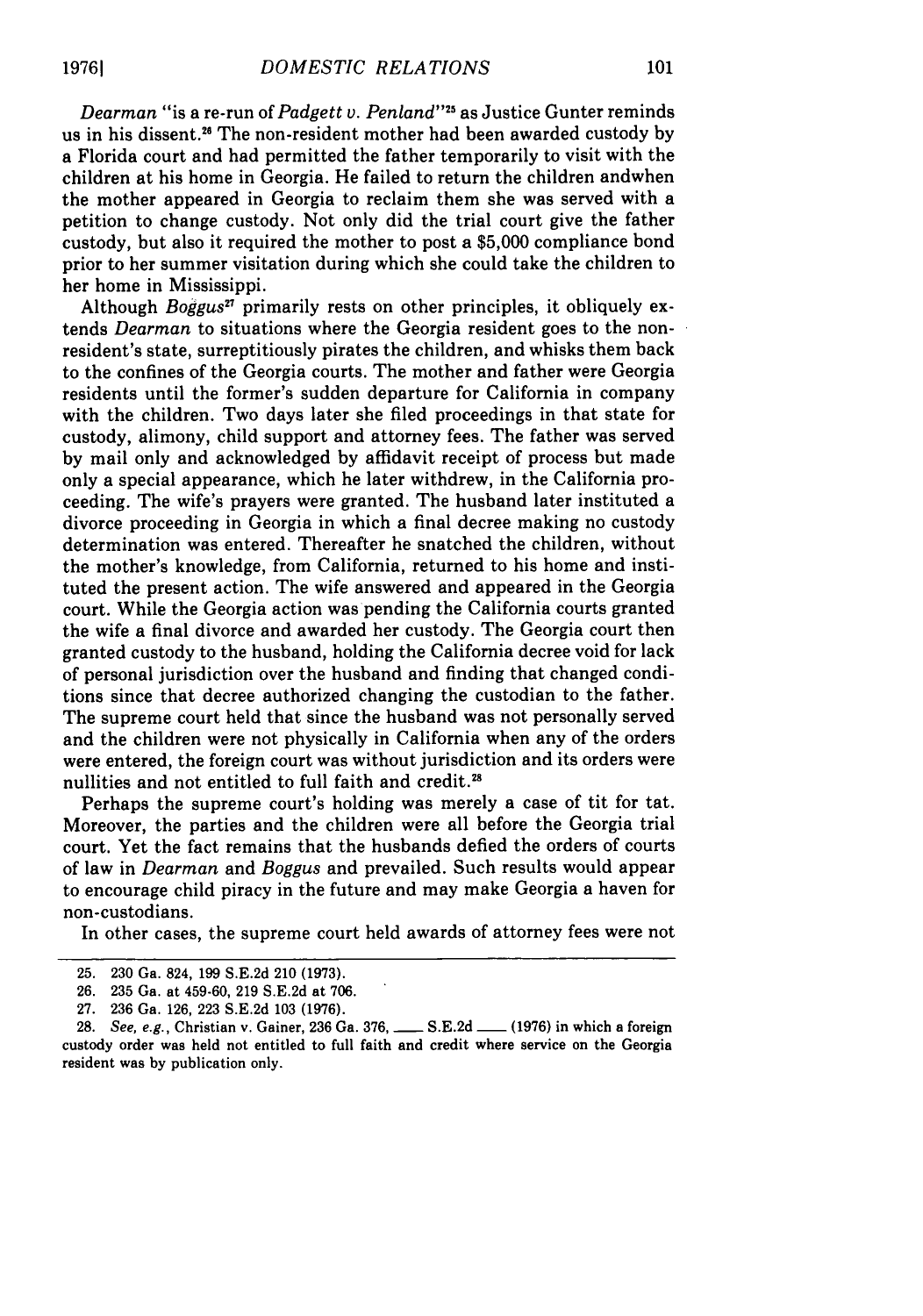authorized in proceedings to modify child custody, 29 and that a trial court could modify its own custody order in the same term of court on its own motion or on motion of a party.<sup>30</sup> In *Jardine v. Jardine*<sup>31</sup> the court held that a litigant's answering questions on deposition without claiming the privilege against self-incrimination made "that testimony admissible at the subsequent hearing regardless of her later claim of privilege." $32$ 

#### *B. Substantive Custody Law*

Georgia courts have long had the discretion in custody disputes between parents to award custody to either parent or a third party as the best interests of the child dictate.<sup>33</sup> In *Todd v. Todd*<sup>34</sup> a husband's testimony regarding his wife's adultery did not require reversal of a custody award to the husband since the other evidence did not demand a contrary result and the mother was given custody for three months during the summer.

The rules regarding custody disputes between parents and third parties have been entirely different, however.<sup>35</sup> Three cases decided during the survey year accommodate nicely familiar general principles, but the fourth could stand this entire corner of the law on its head. In *Howell v. Gossett<sup>36</sup>* the supreme court reversed a trial court's refusal to give the natural father custody in his dispute with a stepfather. The natural mother, who obtained custody on divorce, had died and the stepfather retained the children. The divorce decree did not require child support and the natural father did not contribute nor seek visitation. Acquiescence in the decree was held not to be a contract releasing parental power pursuant to **GA.** CODE ANN. § 74- 108(1), nor was it evidence of abandonment under terms of **GA.** CODE ANN. **§** 74-108(3). Since the natural father was not shown to be unfit he was entitled to custody.

In *White v. Bryan*<sup>37</sup> the natural father did not fare so well where the evidence indicated he had shown little interest in the children, drank excessively, had several arrests, lived with his paramour and had no plans

and the state

<sup>29.</sup> Wilkens v. Wilkens, 234 Ga. 404, 216 S.E.2d 302 (1975). In this case the husband instituted the modification proceeding and lost and an award to the wife's attorney was reversible error. Query: is not any proceeding to modify custody filed by a father under court order to pay child support implicitly an action to modify alimony?

<sup>30.</sup> Pekor v. Clark, 236 Ga. 457, 224 S.E.2d 30 (1976). The procedural device employed by the movant-husband was a motion to arrest judgment. The trial court transferred custody to the father, disregarding the separation agreement signed by the parties which had awarded custody to the mother.

<sup>31. 236</sup> Ga. 323, \_\_\_\_\_ S.E.2d \_\_\_\_ (1976).

<sup>32.</sup> *Id.*

<sup>33.</sup> *See* McGough & McGough, *supra* note 20, at 84-86.

<sup>34. 234</sup> Ga. 156 215 S.E.2d 4 (1975).

<sup>35.</sup> See McGough & McGough, *supra* note 20, at 86-89 for a review and discussion of the applicable rules.

<sup>36. 234</sup> Ga. 145, 214 S.E.2d 882 (1975).

<sup>37. 236</sup> Ga. 349, **-** S.E.2d **-** (1976).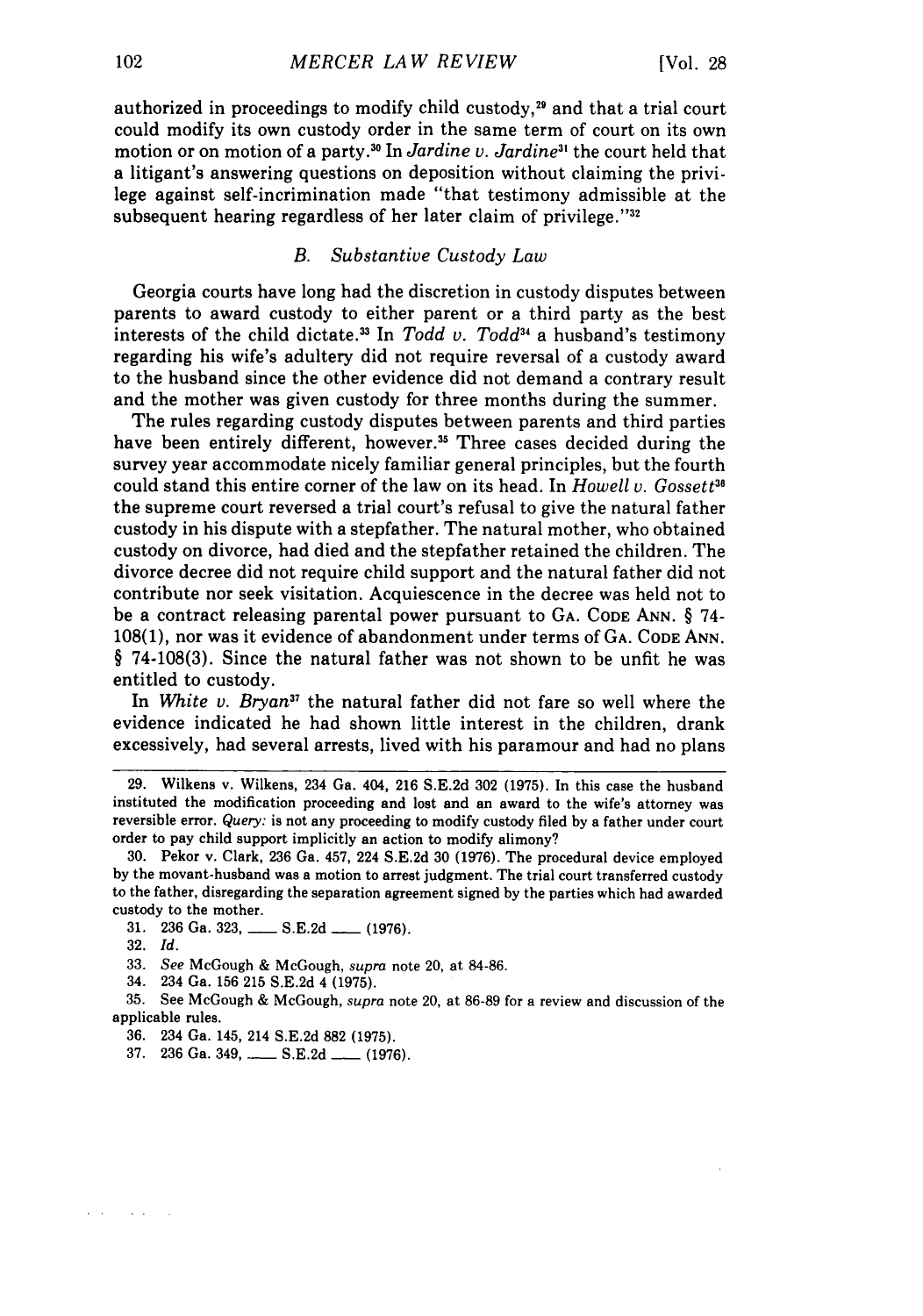for custody if he prevailed. Such facts rendered the natural father unfit to have custody.

*Triplett v. Elder"8* held the mother's acquiescence in the paternal grandmother's custody since 1966 was a voluntary relinquishment per **GA. CODE ANN.** § 74-108(1) even in the absence of evidence showing her to be unfit.

*Turner v. Head39* may well be a landmark case in Georgia custody law perhaps surpassing in significance *Perkins v. Courson*.<sup>40</sup> The child over whom battle raged resided with his paternal grandparents. The natural father, whose paternity was undisputed, lived in a nearby trailer. The mother resided with the maternal grandmother to whom custody was awarded in this habeas corpus proceeding. The mother testified that she left the father because he would not marry her, but the father claimed they were common law spouses. The trial court refused to adjudicate the issue of the existence of a common law marriage, opined that the father could not raise the child in his present circumstances, and ". **.** . concluded that it was in the child's best interest that custody be awarded to the maternal grandmother with whom the natural mother resided."<sup>41</sup>

Affirming the trial court'e decision, the supreme court stated it knew

**• ..**of no prior adjudication, and none has been cited to us, that throws any clarifying light on this factual situation that would lead to a proper and just determination of this case. We have carefully read the transcript of the evidence presented to the trial judge; the evidence adquately supports the decision that he rendered; and we conclude that he properly exercised his discretion in determining *what disposition of the child would be in the child's best interest."'2* [Emphasis supplied.]

The court acknowledged that if there was no common law marriage the mother would be entitled to custody, yet the case was not remanded to the trial court for a finding on this question. Furthermore, neither parent was expressly found unfit, nor was any other traditional ground cited. The decision to award custody to the maternal grandmonther appears to rest solely on the basis of best interests of the child. Such a principle would bring custody disputes between parents and non-parents into harmony with rules governing custody clashes between natural parents and go a long way toward reducing all custodial decisions to their least, yet highest, common denominator: the welfare of the child.

- 41. 236 Ga. at 484, 224 S.E.2d at 361 (1976).
- 42. *Id.*

<sup>38. 234</sup> Ga. 243, 215 S.E.2d 247 (1975).

<sup>39. 236</sup> Ga. 483, 224 S.E.2d 360 (1976).

<sup>40. 219</sup> Ga. 611, 135 S.E.2d 388 (1964).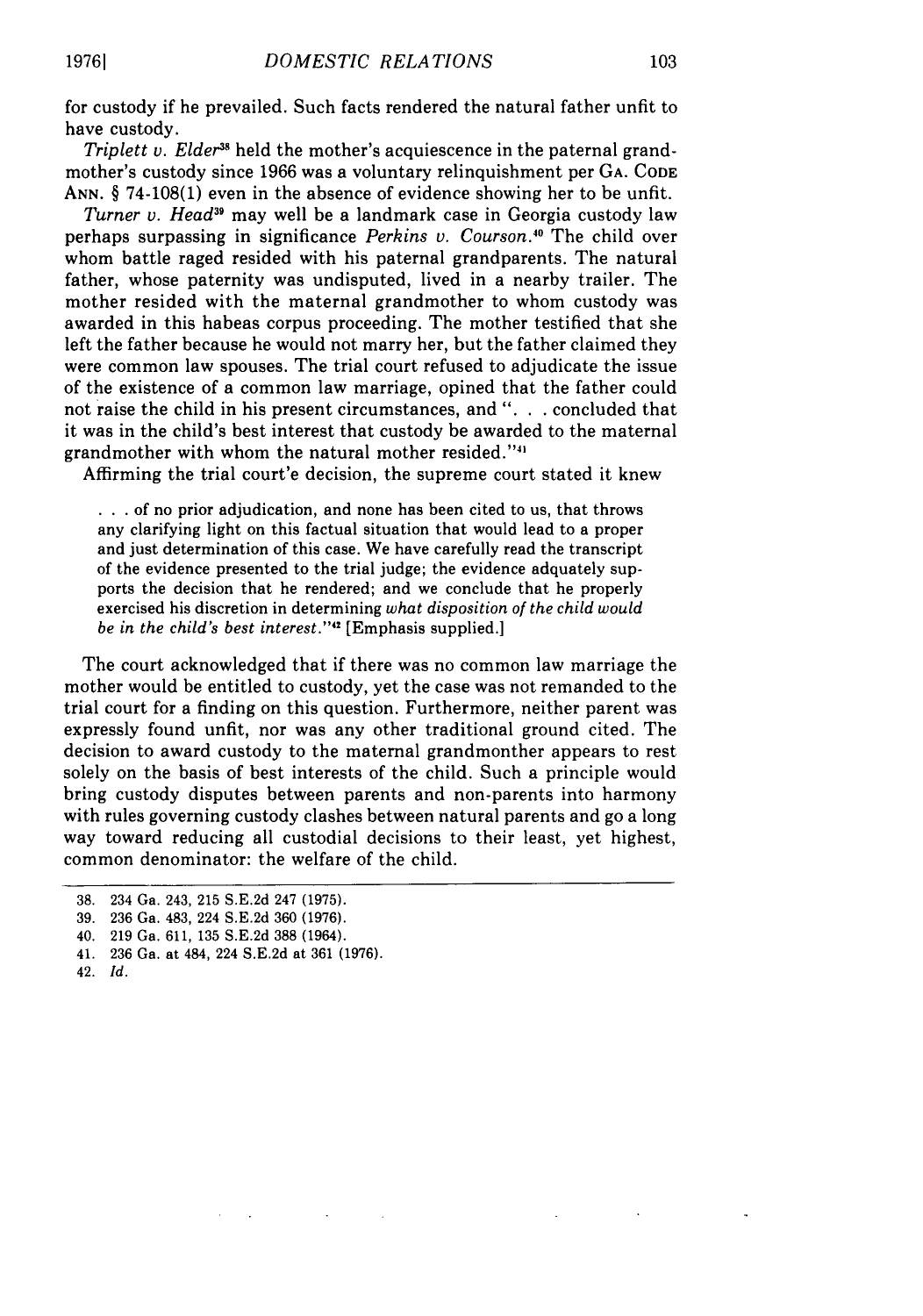#### IV. ALIMONY

#### *A. The Alimony Obligation*

Several cases dealt with various aspects of the alimony obligation. Although the cases have been grouped by subject matter, no attempt has been made to synthesize them.

A jury verdict awarding alimony "of a minimum of twenty percent" of the husband's gross salary and/or wages until a total sum of \$15,000 has been paid was not so vague as to invalidate the judgment or avoid enforcement by contempt.43

In *Shepherd v. Shepherd"* the wife was awarded alimony in her separate maintenance action. The husband then filed for divorce and a temporary order was entered denying alimony. The wife brought a contempt action to enforce the first alimony order and the trial court held the husband in contempt up until the date of entry of the temporary order. Affirming, the supreme court noted the temporary order only held the separate maintenance order in abeyance until a final judgment was entered. If the final judgment did not deal with alimony then the separate maintenance order would remain in effect. If it did deal with alimony the final judgment would entirely supersede the earlier award.

An agreement by a putative father to support his alleged child was held to discharge completely his obligation and render the mother without remedy to seek a different award or to modify the agreement.<sup>45</sup> Such a contract is valid even if parol and whether or not parentage is acknowledged. The result was bottomed on the policy encouraging settlement of bastardy proceedings.

In *Young v. Young"* the husband's adjudication as a bankrupt did not discharge him from the duty imposed by a divorce decree to pay one-half of a debt jointly incurred with his former wife where the debt was secured by a lien on the wife's residence. The court stated: "We construe the original judgment to mean that the appellee was awarded lump-sum alimony in the amount of one-half of the bank debt. **. .'"** The court reached this result in spite of the provision in the final decree specifically indicating neither party was intended to be barred "from seeking any debtor relief, including bankruptcy, . . . so as to effectively discharge their liability from any part or portion of the above indebtedness."<sup>48</sup> Other debts for which the husband was made responsible were deemed not to be alimony payments and were discharged, except for the attorney fees awarded to the wife's attorney which were held to be temporary alimony.

<sup>43.</sup> McClure v. McClure, 235 Ga. 119, 218 S.E.2d 850 (1975).

<sup>44. 236</sup> Ga. 425, **-** S.E.2d **-** (1976).

<sup>45.</sup> Warner v. Burke, 137 Ga. App. 185, 223 S.E.2d 234 (1976).

<sup>46. 234</sup> Ga. 256, 215 S.E.2d 258 (1975).

<sup>47.</sup> *Id.* at 257, 215 S.E.2d at 259.

<sup>48.</sup> *Id.* at 256, 215 S.E.2d at 259.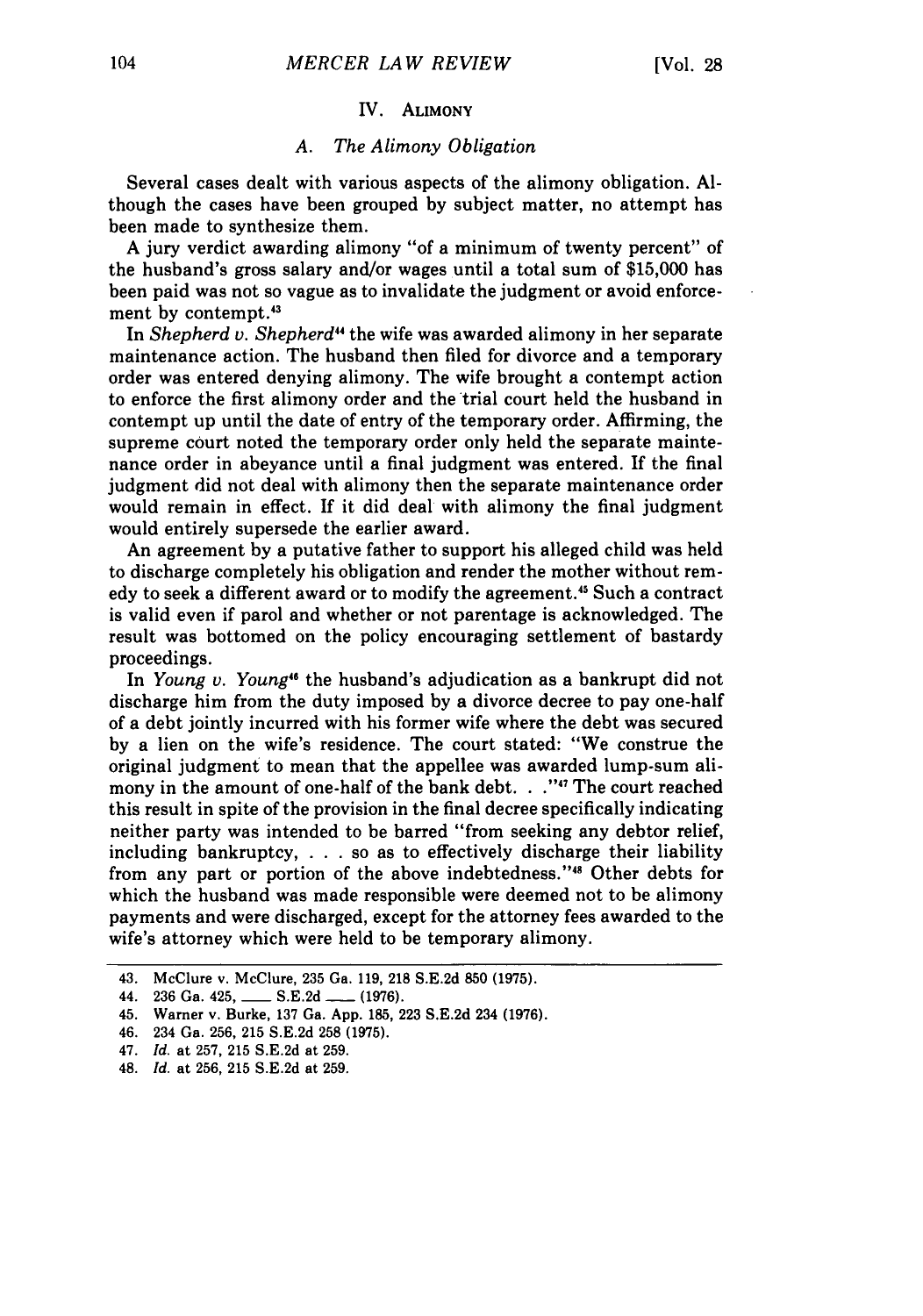In *Hagstrom v. Hagstrom*" the wife discharged her attorney prior to the final decree which incorporated an agreement by the terms of which she and her husband were each responsible for their own attorney fees. The wife's discharged attorney was prohibited from enforcing a subsequently obtained award<sup>50</sup> either under the lien statute<sup>51</sup> or by any action against the husband. Since the trial court had not reserved jurisdiction for an application for attorney fees prior to entry of the final decree, it could not bind the former husband. The discharged attorney must therefore look to his client for his fee. In another attorney fee case,<sup>52</sup> the husband appealed a \$1,750 award by the trial judge rendered after a jury verdict was made the judgment of the court. The husband's contention that the trial court no longer had jurisdiction to grant attorney's fees after termination of the marriage was found to be non-meritorious.<sup>53</sup> On the wife's cross-appeal the court assessed ten percent of the award as damages, finding the husband's appeal to be for delay purposes only.

A phrase in the separation agreement that was incorporated in the divorce decree requiring the husband to bear the cost of "all doctor and hospital bills" was held to include reasonable dental bills but not those of a child psychologist.<sup>54</sup>

A property settlement agreement required the husband to maintain life insurance policies then in effect and name his children as beneficiaries so long as he had any financial responsibility to them. The husband remarried, increased his coverage, and named his new wife beneficiary; he had never named the children beneficiaries. In a contest over the \$60,000 in proceeds the supreme court held: ". **.** . the minor children acquired a vested interest in the proceeds of the insurance contracts as those contracts existed on the date of the entry of the court decree. **. . ,5** but that vested interest was limited to the value of the insurance provided at the time the decree was entered.

In *Rathkamp v. Rathkamp<sup>56</sup>* an action by the former husband-co-tenant to partition realty in which a divorce decree had awarded his former wife a one-half interest was dismissed by the trial court and affirmed by the court of appeals. The separation agreement provided:

**51. GA. CODE ANN.** § 9-613(2) (Supp. **1975).**

53. Both parties stipulated that the matter of attorney fees was reserved. The court found this stipulation to have the effect of reserving its jurisdiction.

**19761**

<sup>49. 235</sup> Ga. 853, 221 S.E.2d 602 (1976).

<sup>50.</sup> The trial court had ruled in favor of the attorney's petition to order the husband to pay him \$2,000 and presumably to make that order a part of the divorce decree. The petition was filed after the final decree but within the same term of court.

**<sup>52.</sup>** Hodges v. Hodges, **235** Ga. 848, 221 S.E.2d 597 (1976).

<sup>54.</sup> Rodgers v. Rodgers, 234 Ga. 463, 216 S.E.2d 322 (1975).

<sup>55.</sup> Reeves v. Reeves, 236 Ga. 209, 212, 223 S.E.2d 112, 115 (1976).

<sup>56. 136</sup> Ga. App. 423, 221 S.E.2d 221 (1975); See, Scales v. Scales, 235 Ga. 509, 220 S.E.2d 267 (1975) for an example of the dangers inherent in the transferring of title to realty by a husband to his wife during matrimony.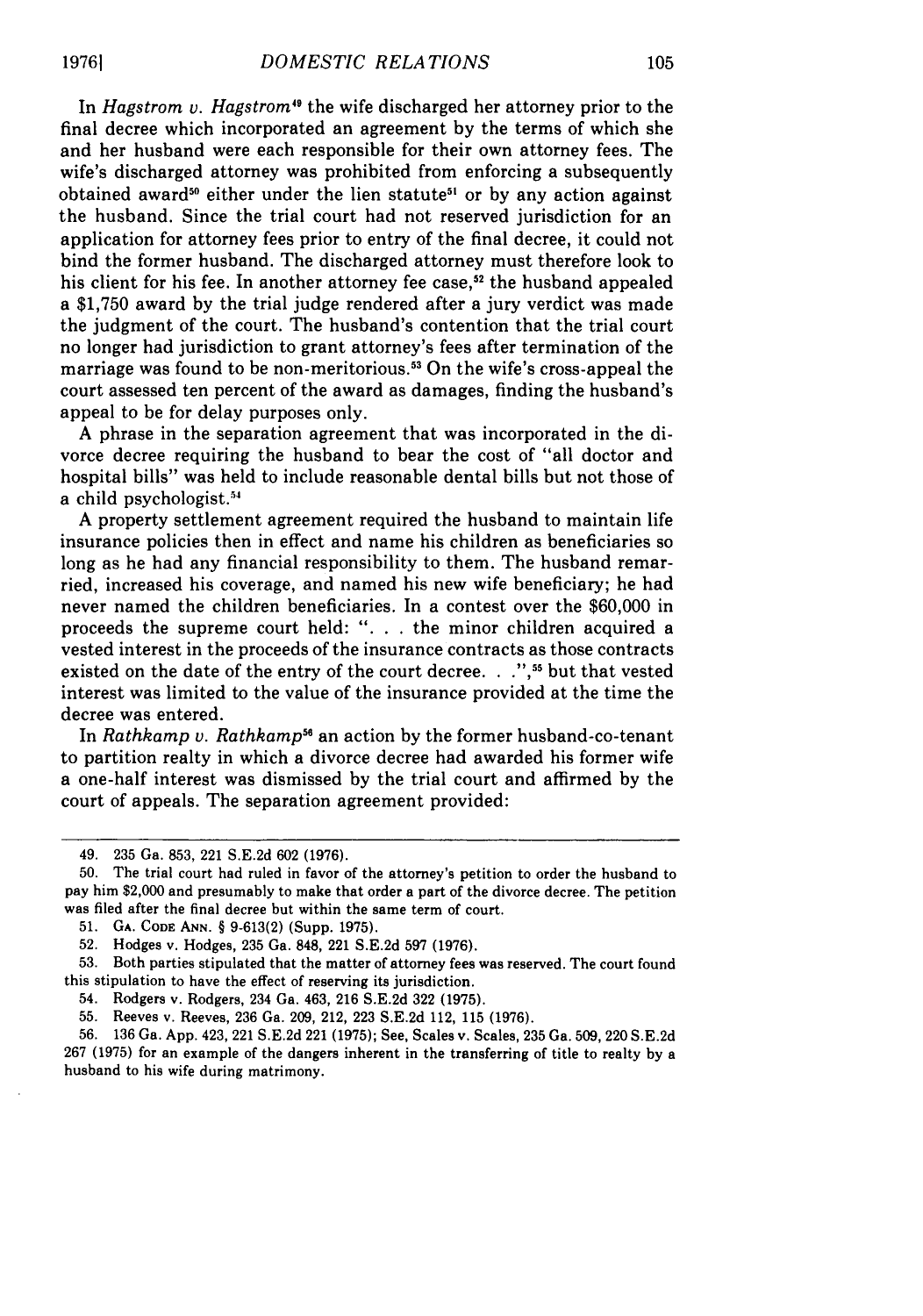**• . .** until the said real estate is sold by the parties, or until the Wife remarries, or until the Wife voluntarily removes herself from the said real estate, whichever event first occurs...; $57$ 

the parties would be tenants in common with a one-half undivided interest each and that the husband was to pay all charges against the property until it was sold. Until one of the named conditions occurred or the wife elected to sell her interest the husband could not escape his liability.

In *Moore v. Moore*<sup>58</sup> a provision in an agreement which required that the college to be attended by the child "be selected by mutual agreement" of the husband, wife and the child, was held to be a condition precedent to the husband's obligation to pay college expenses. In *McClain v. McClain9* an agreement to provide college expenses was held valid and enforceable by contempt where the agreement contained this clause:

As further child support, [the husband] agrees to provide a college education for each and every one of the four minor children. This education is to be on a plane equal to the educational opportunities offered at the University of Georgia, in Athens, Georgia.<sup>60</sup>

The court held the agreement could be enforced beyond the 21st birthday of each child."

#### *B. Modification of the Obligation*

A petition to modify alimony is not premature if filed within two years from the date of the last *order* modifying such payments, so long as it is not filed within two years of the *filing* of the last petition seeking modification.<sup>82</sup> The trial court is without jurisdiction to modify an alimony decree in a proceeding brought to set that judgment aside.<sup>63</sup> However, the supreme court in *Palmes v. Palmes<sup>64</sup>* affirmed a judgment reducing an alimony award which was entered the day after the petition was filed. The court held that since both parties were represented by counsel, evidence was heard and no objection was made, it was too late to attack the judgment on jurisdictional grounds. Justice Ingram dissented because the decision implied that parties could now obtain a divorce on the same day the complaint was filed if they consented thereto.<sup>65</sup>

In *Mitchell v. Mitchell"6* the separation agreement provided that compli-

- 63. Frost v. Frost, 235 Ga. 672, 221 S.E.2d 567 (1975).
- 64. 236 Ga. 115, 223 S.E.2d 86 (1976).
- 65. 236 Ga. at 117-18, 223 S.E.2d at 87-88.
- 66. 235 Ga. 101, 218 S.E.2d 747 (1975).

<sup>57. 136</sup> Ga. App. at 423, 221 S.E.2d at 221-222.

<sup>58. 235</sup> Ga. 512, 220 S.E.2d 133 (1975).

<sup>59. 235</sup> Ga. 659, 221 S.E.2d 561 (1975).

<sup>60. 235</sup> Ga. at 660, 221 S.E.2d at 562 (1975).

<sup>61.</sup> *Compare,* Anderson v. Powell, 235 Ga. 738, 221 S.E.2d 565 (1975).

<sup>62.</sup> Gerron V. Gerron, 235 Ga. 851, 221 S.E.2d 600 (1976).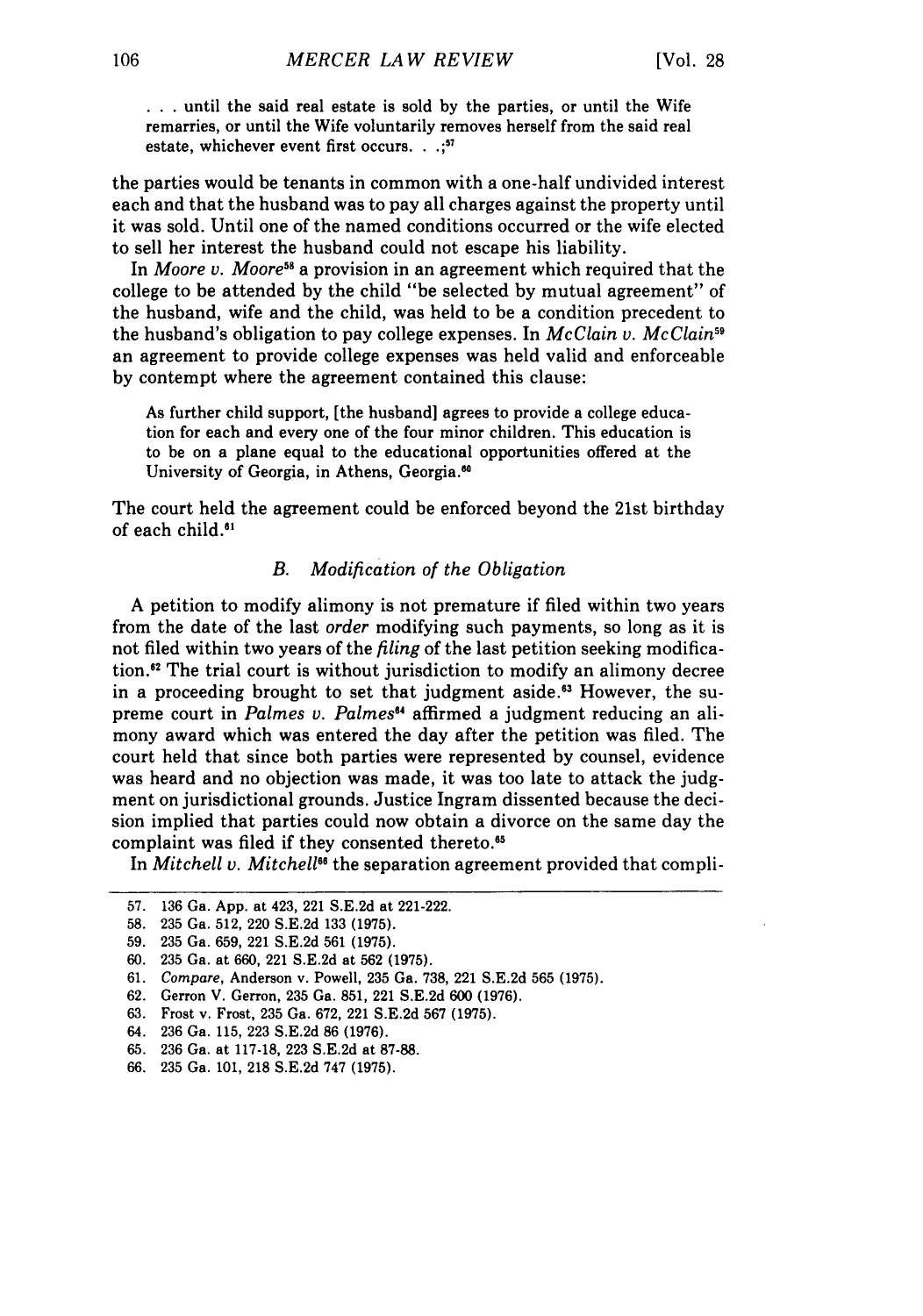ance with its terms *"shall be in full and final settlement of any and all obligations of the Defendant to provide support and alimony of any kind and nature to the Plaintiff.*" [Emphasis by the court.]<sup>67</sup> That provision barred the husband's right to seek a modification of alimony but did not affect modification of his child support obligation. However, in *McLoughlin v. McLoughlin*<sup>68</sup> language in the agreement that it "is a full, complete and final settlement between the parties" was held insufficient to waive modification.

In *Livsey v. Livsey*<sup>69</sup> the supreme court all but expressly held that the income and property of a present wife could be used in measuring the husband's financial condition in a modification proceeding brought by his former wife. The jury increased child support by fifty percent although the husband's monthly income showed an increase of less than ten percent. But

**...** the evidence showed the appellant was living in a home owned by his second wife and had the use of a motor vehicle supplied by her. There was evidence from which the jury could find both increased income and decreased expenses. The evidence supported the verdict . **. .** [citations omitted] **."**

However, since the evidence did not show the present wife's income, the court refused to decide squarely the question of whether such evidence was relevant and declined to find the following charge to the jury reversible error:

The financial status of the husband, the value of his property, his estate, his income, the resources with which he procures income, the extent of his earning capacity, his training and his ability, and income of his present wife, if any was shown, all are factors which should be considered if the evidence revealed such to you.<sup>71</sup>

#### V. ADOPTION **AND** NAME **CHANGE**

*Nix v. Sanders"* provided more impetus for the newest ground for exemption from the requirement of consent of a natural parent to the adoption of his child.73 Evidence that the natural father failed to comply with a court decree requiring child support for a period of more than four years prior to the filing of the petition for adoption, that the father knew the children's general location and knew that his parents occasionally vis-

<sup>67. 235</sup> Ga. at 102, 218 S.E.2d at 747 (1975).

<sup>68. 234</sup> Ga. 259, 214 S.E.2d 925 (1975).

<sup>69. 234</sup> Ga. 53, 214 S.E.2d 520 **(1975).**

<sup>70.</sup> *Id.* at 54, 214 S.E.2d at 521.

<sup>71.</sup> *Id.* at 54, 214 S.E.2d at 522.

<sup>72. 136</sup> Ga. App. 859, 223 S.E.2d 21 (1975).

**<sup>73.</sup> GA. CODE ANN.** § 74-403 (Supp. **1975).**